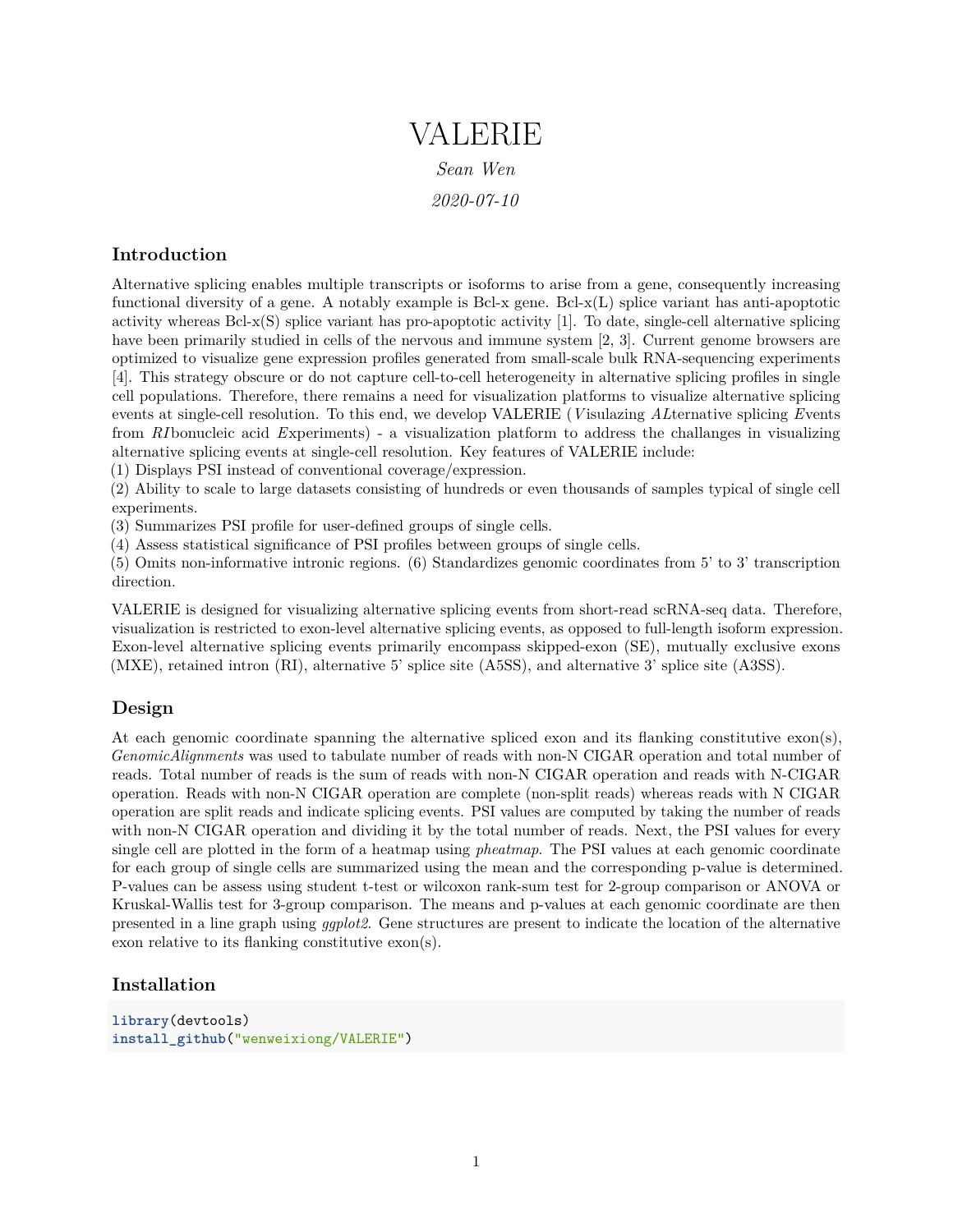#### **Load package**

#### **library**(VALERIE)

#### **Example data**

The example data used here were from a previous publication [5]. In this study, scRNA-seq was performed on single cells obtained from the spinal cords of mice induced with experimental autoimmune encephalomyelitis (EAE) and untreatment mice serving as controls. The library preparation accomplished using Smartseq-2 and then subjected to 50bp single-end sequencing [6]. BRIE, a computational tool for infering PSI values based on sequencing reads and sequence features, was used to identify significant alternative splicing events between the two groups of single cells. Subsequently, Mbp was found to be alternatively spliced between the two groups of single cells. Specifically, Mbp exon 2 was found to have higher PSI values in EAE compared to control mice. This spling event was independently validated in a subsequent experiment using quantitative polymerase chain reaction (qPCR). Here, we will demonstrate the visual-based validation of this splicing event using VALERIE.

Three file types are required.

(1) **ExonInfo** file: Tab-delimited file describing the alternative splicing events. First column contains the alternative splicing nomenclature generated by BRIE [7] or MISO [8]. Second column indicates the type of alternative splicing event, namely SE, MXE, RI, A5SS, and A3SS. Third column contains the gene name or any personal notation. This notation will be used as the main title of plot and output plot names.

(2) **SampleInfo** file: Tab-delimited file describing the naming and grouping of the single cells. First column should contain the names of the binary alignment map (BAM) files. Second column indicates the grouping for each single cell, i.e. Group1 and Group2. Third column indicates the group names, e.g. treatment and control. The group names here for EAE and control mice single cells are MOL1\_2\_EAE and MOL2\_Cntrl\_A, respectively.

(3) **BAM** files: Binary alignment map (BAM) files sorted by genomic coordinates.

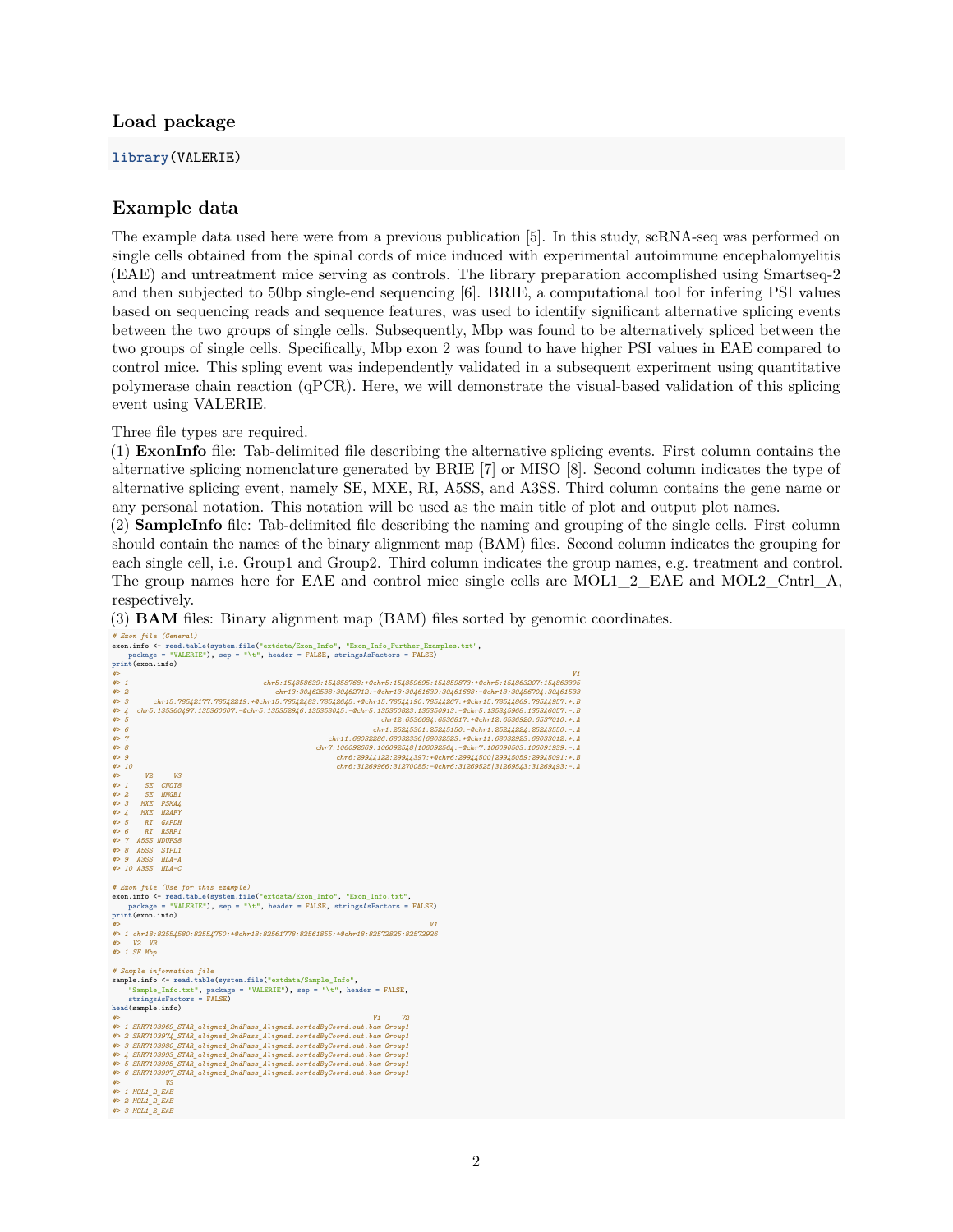```
#> 4 MOL1_2_EAE
 #> 5 MOL1_2_EAE
#> 6 MOL1_2_EAE
tail(sample.info)
 #><br>#> 98 SRR7104861_STAR_aligned_2ndPass_Aligned.sortedByCoord.out.bam Group2<br>#> 99 SRR7104972_STAR_aligned_2ndPass_Aligned.sortedByCoord.out.bam Group2<br>#> 100 SRR7105011_STAR_aligned_2ndPass_Aligned.sortedByCoord.out.bam
 #> 101 SRR7105040_STAR_aligned_2ndPass_Aligned.sortedByCoord.out.bam Group2<br>#> 102 SRR7105057_STAR_aligned_2ndPass_Aligned.sortedByCoord.out.bam Group2<br>#> 103 SRR7105061_STAR_aligned_2ndPass_Aligned.sortedByCoord.out.bam 
 #> V3
#> 98 MOL2_Cntrl_A
 #> 99 MOL2_Cntrl_A
#> 100 MOL2_Cntrl_A
#> 101 MOL2_Cntrl_A
#> 102 MOL2_Cntrl_A
#> 103 MOL2_Cntrl_A
# BAM files
              system.file("extdata/BAM", "", package = "VALERIE")head(list.files(BAM))
#> [1] "SRR7103107_STAR_aligned_2ndPass_Aligned.sortedByCoord.out.bam"
 #> [2] "SRR7103107_STAR_aligned_2ndPass_Aligned.sortedByCoord.out.bam.bai"<br>#> [3] "SRR7103335_STAR_aligned_2ndPass_Aligned.sortedByCoord.out.bam"<br>#> [4] "SRR7103235_STAR_aligned_2ndPass_Aligned.sortedByCoord.out.bam.bai"
 #> [5] "SRR7103236_STAR_aligned_2ndPass_Aligned.sortedByCoord.out.bam"
#> [6] "SRR7103236_STAR_aligned_2ndPass_Aligned.sortedByCoord.out.bam.bai"
```
### **Running example data**

The first step is to compute percent spliced in (PSI) values at each genomic coordinate spanning the alternative exons and flanking constitutive exons using **ComputePSI()** function. The object returned is a data frame of class *rehab*. Next, we plot the PSI values using **PlotPSI()** function: Splicing event type can be specified using *EventType* argument and the number of single cell groups can be specified using *Groups* argument whereas the location of output plots are specified in the *Plots* argument.

```
# Compute PSI
PSI <- ComputePSI(SampleInfo = system.file("extdata/Sample_Info",
    "Sample_Info.txt", package = "VALERIE"), ExonInfo = system.file("extdata/Exon_Info",
    "Exon_Info.txt", package = "VALERIE"), BAM = system.file("extdata/BAM",
    "", package = "VALERIE"), MinCoverage = 10)
# Plot PSI (Output as shown in Figure 1)
PlotPSI(object = PSI, SampleInfo = system.file("extdata/Sample_Info",
    "Sample_Info.txt", package = "VALERIE"), ExonInfo = system.file("extdata/Exon_Info",
    "Exon_Info.txt", package = "VALERIE"), statistical.test = "wilcox",
    multiple.testing = "bonferroni", Plots = tempdir(), plot.width = 5,
    plot.height = 8, EventType = "SE", Groups = 2)
# Check plot
output <- system.file("extdata/Plots", "1_SE_Plots_Mbp.pdf",
    package = "VALERIE")
knitr::include_graphics(output)
```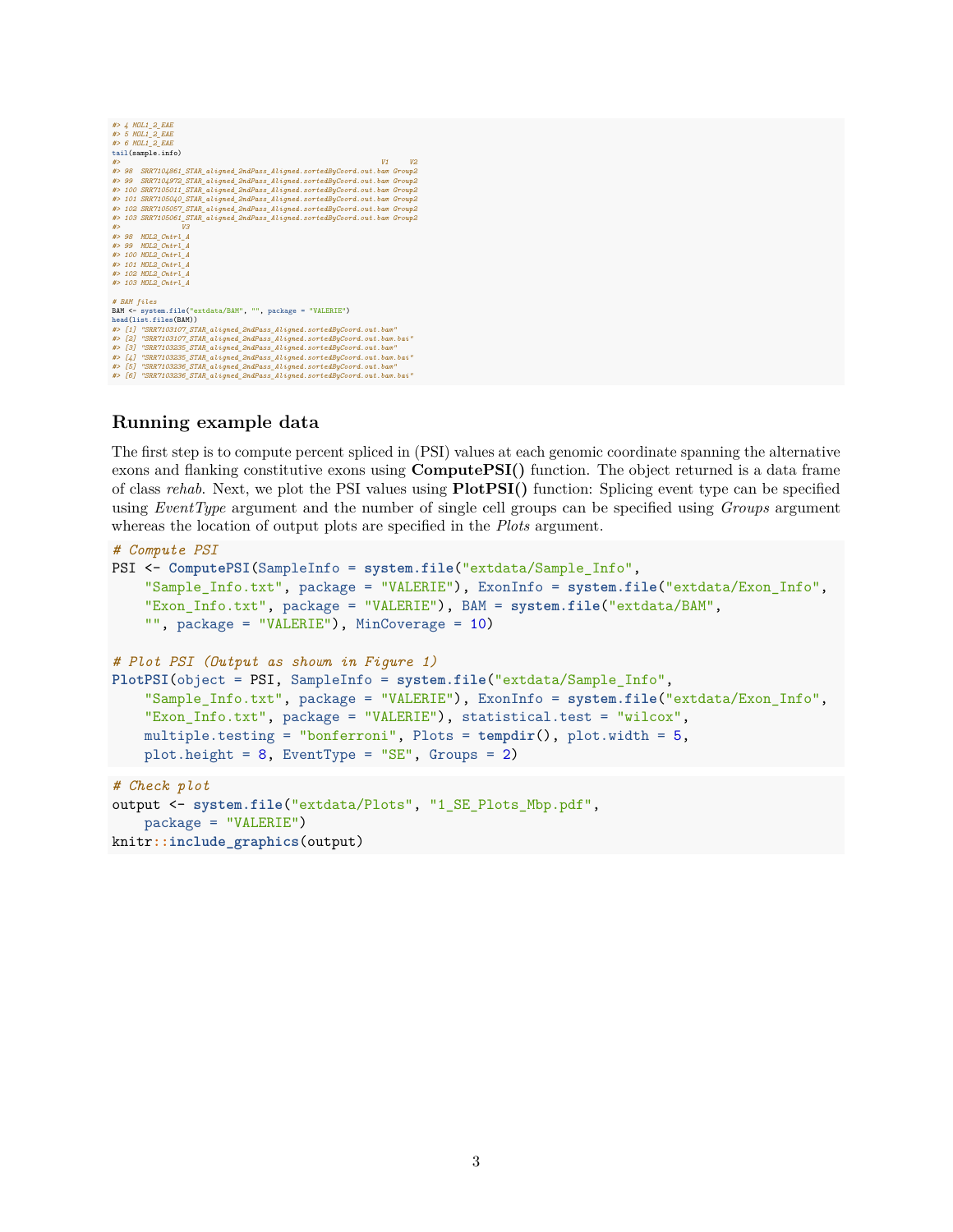

## **References**

[1] Li, Z., et al., Pro-apoptotic effects of splice-switching oligonucleotides targeting Bcl-x pre-mRNA in human glioma cell lines. Oncol Rep, 2016. 35(2): p. 1013-9.

[2] Song, Y., et al., Single-Cell Alternative Splicing Analysis with Expedition Reveals Splicing Dynamics